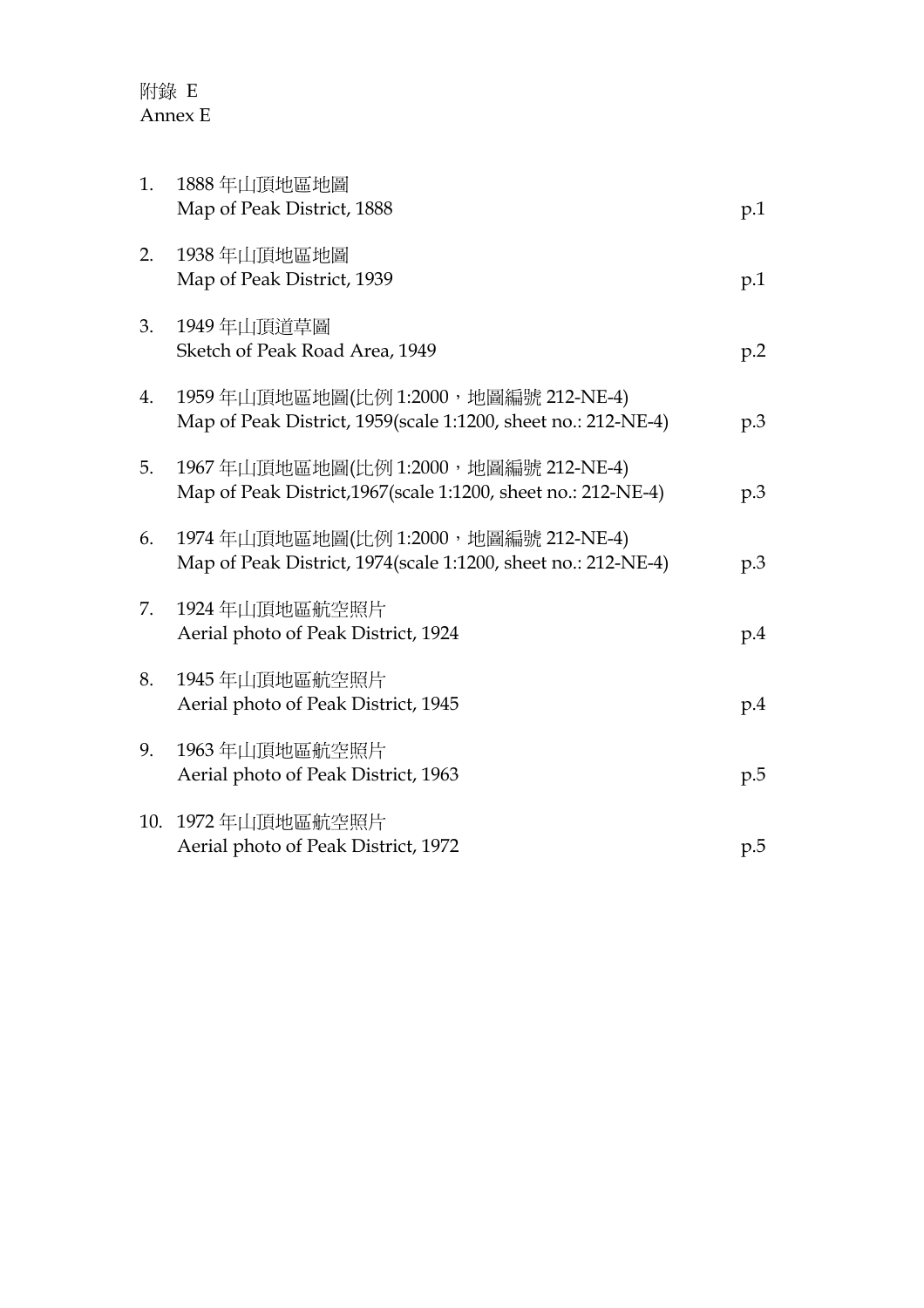



山頂地區地圖 Maps of Peak District 1. 1888 2. 1938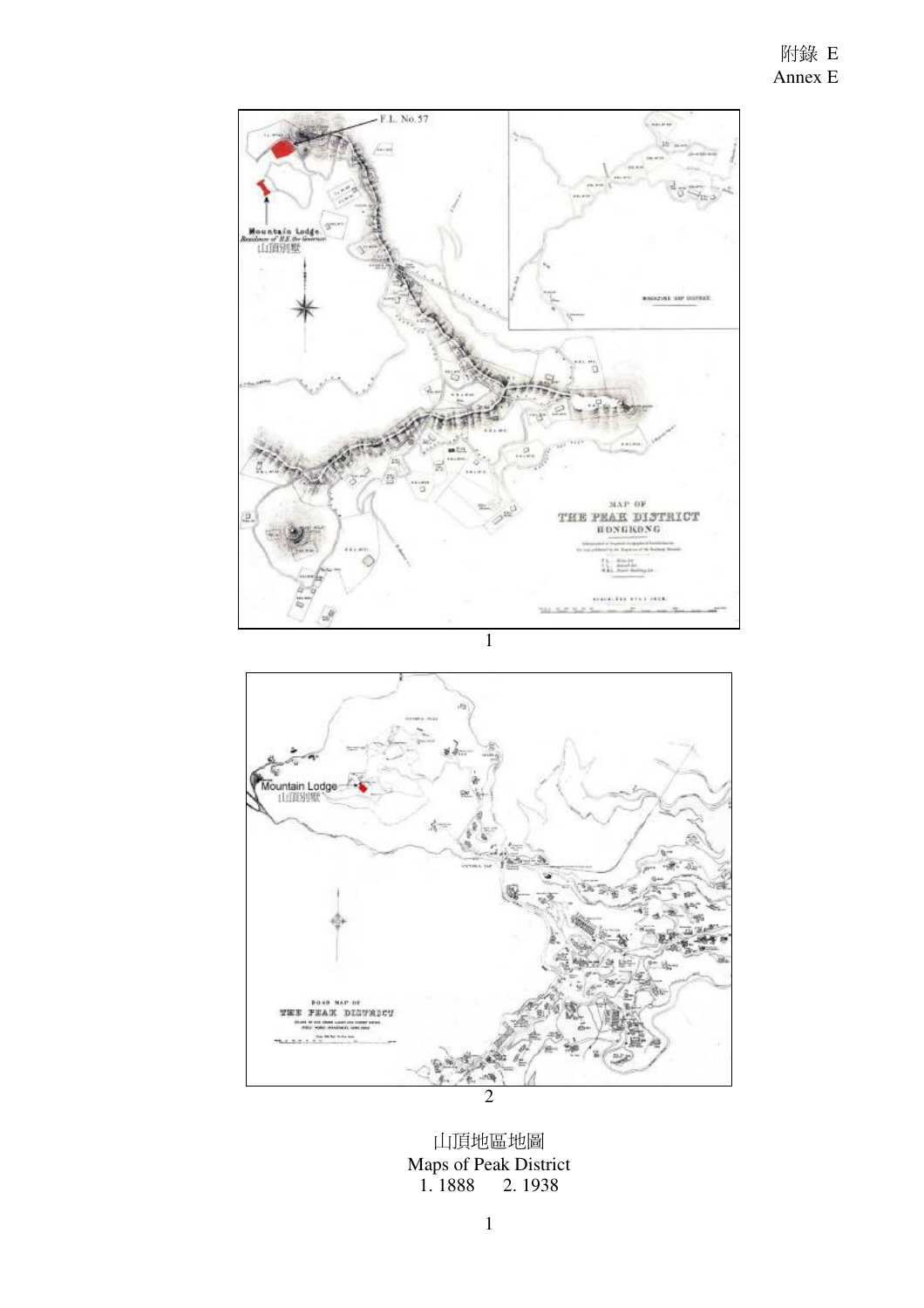

3. 1949 年山頂道草圖 Sketch of Peak Road Area, 1949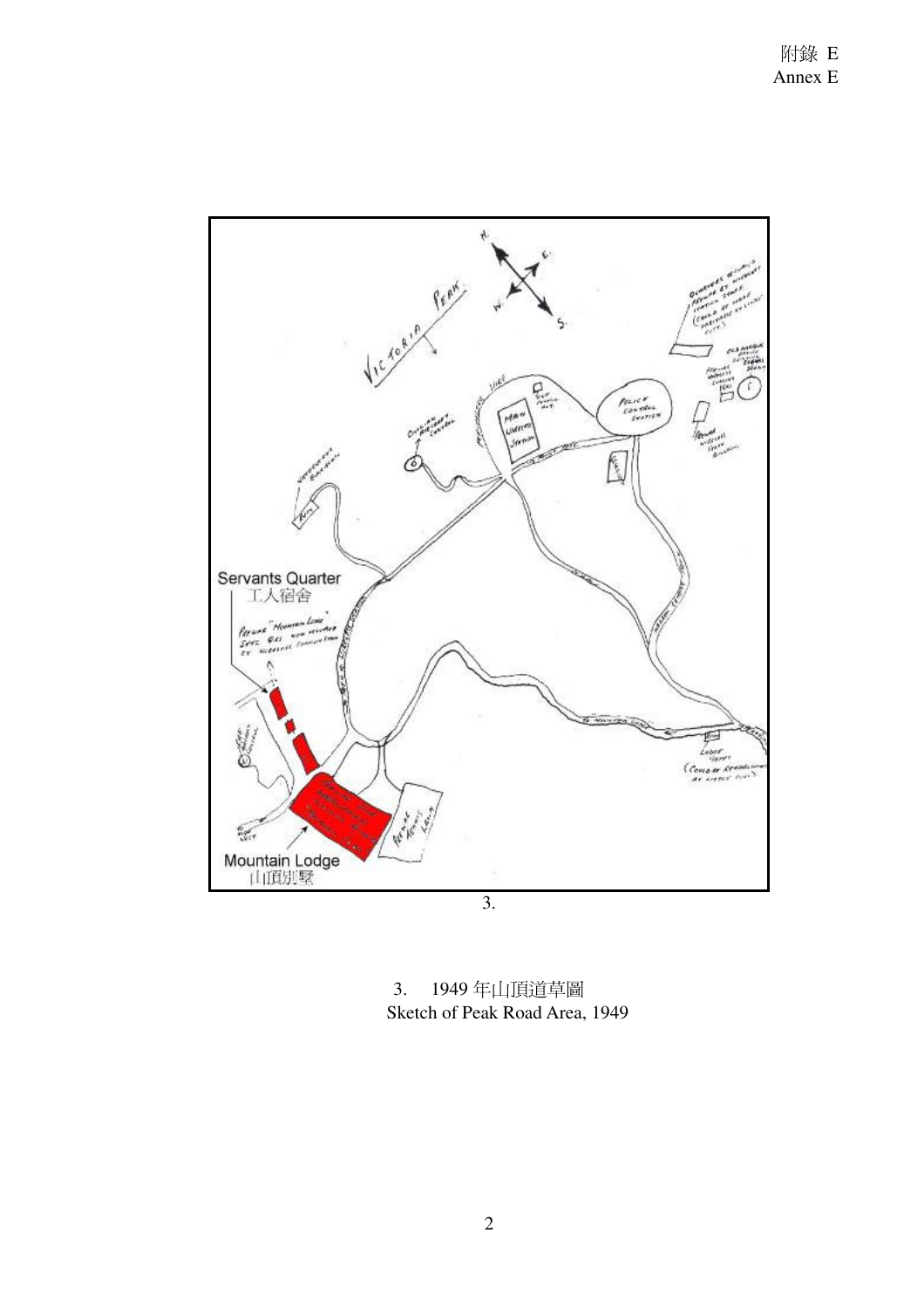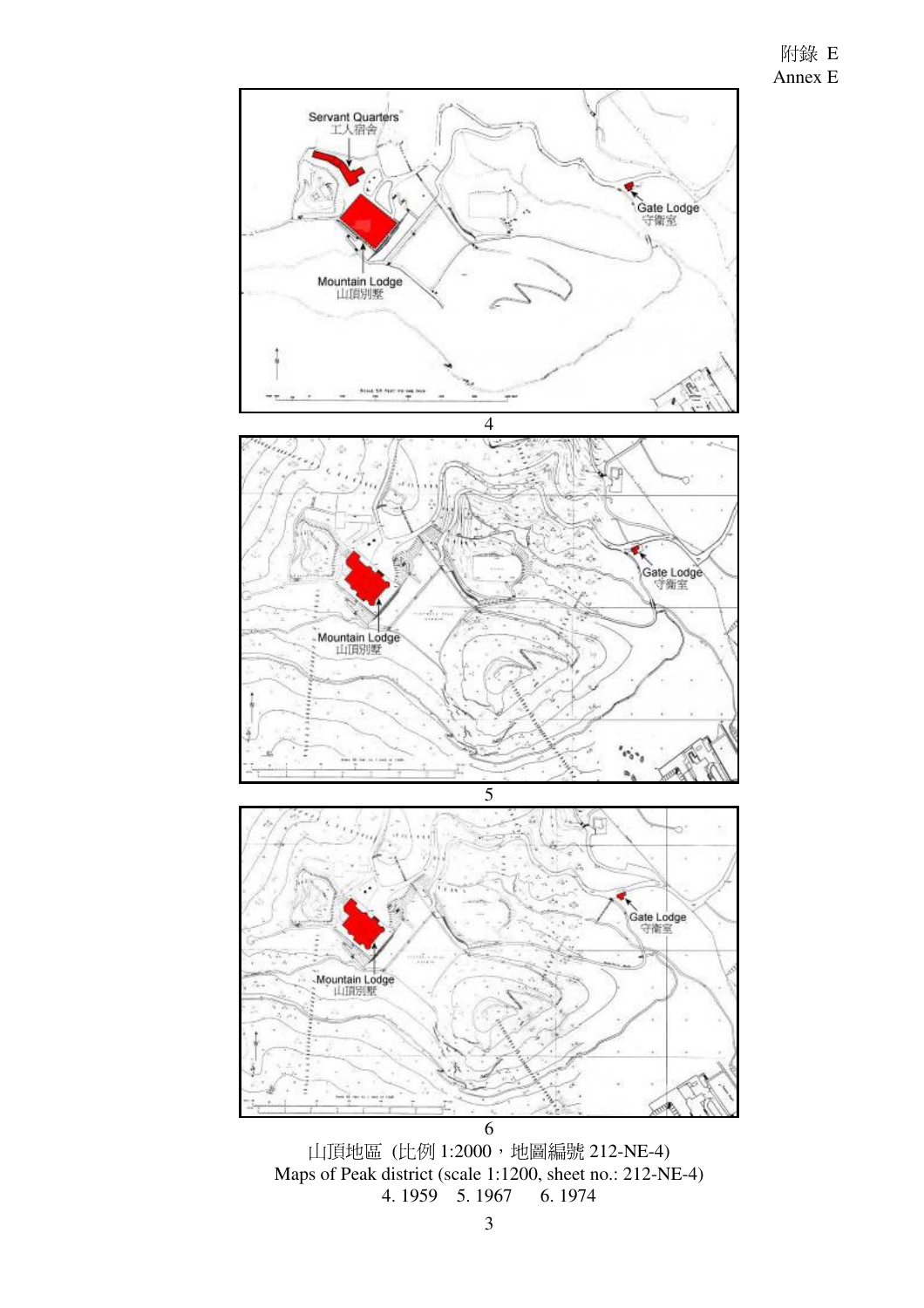

山頂地區航空照片 Aerial photos of Peak District 7. 1924 8. 1945